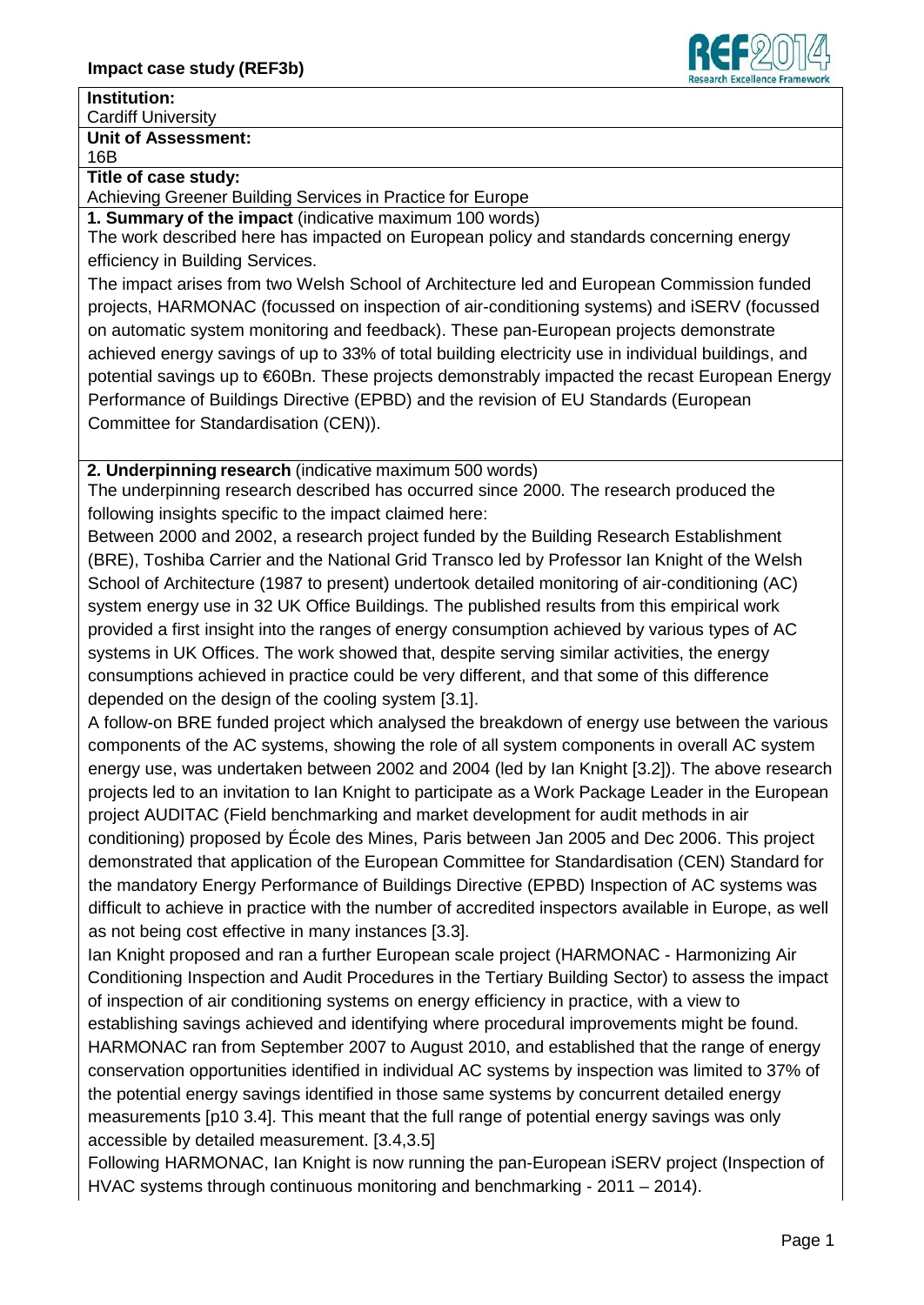

iSERV applies the HARMONAC findings to 1000+ European HVAC systems across 20+ EU Member States, to establish HVAC component energy benchmarks for specific end use activities [3.6]. Preliminary findings indicate that the project objectives, to achieve the savings postulated in HARMONAC by providing feedback from HVAC data to the system owners, are being exceeded with savings of up to 33% of total building electrical energy use being found.

- **3. References to the research** (indicative maximum of six references)
- 3.1 **Knight IP** and **Dunn GN** "Measured Energy Consumption and Carbon Emissions of Air-Conditioning in UK Office Buildings". Building Services Engineering Research & Technology Journal, p89-98, 26-2 CIBSE (2005) London. DOI: 10.1191/0143624405bt111oa
- 3.2 **Knight IP, Dunn GN** and Hitchin ER "Measuring System Efficiencies of Liquid Chiller and Direct Expansion", ASHRAE Journal, 47(2) pages 26 – 32, February 2005. ISSN: 0001-2491. Available from HEI on request.
- 3.3 Adnot J, **Knight IP,** et al "AUDITAC Field benchmarking and Market development for Audit methods in Air Conditioning. Final Report to European Commission". January 2005 to December, 2006. Grant Agreement EIE/04/104/S07.38632. pp.104 February 2007. URL: http://eaci-projects.eu/iee/page/Page.jsp?op=project\_detail&prid=1439
- 3.4 **Knight IP** et al "HARMONAC Harmonizing Air Conditioning Inspection and Audit Procedures in the Tertiary Building Sector. Energy Consumption in European Air Conditioning Systems and the Air Conditioning System Inspection Process. Final Report to European Commission." September 2007 to August 2010. Grant agreement no. EIE/07/132/SI2.466705. pp. 240 (Appendices pp. 2000+) December 2010. URL: http://orca.cf.ac.uk/7427/
- 3.5 **Knight I** and **Cambray JT** "Air-conditioning inspections: time needed and potential energy savings", REHVA Journal (European Journal of Heating, Ventilating and Air Conditioning Technology), Volume 46, Issue 1, February 2009. Pp.20-26 [www.rehvajournal.com](http://www.rehvajournal.com/) ISSN: 1307-3729. URL: http://orca.cf.ac.uk/14287/1/Knight\_RJ9\_1-2009.pdf
- 3.6 **Knight IP** et al "Benchmarking HVAC System Energy Use Using Sub-hourly Data", CLIMA 2013 Conference, pp 12, Prague, June 2013 published in proceedings. Available from HEI.
- **4. Details of the impact** (indicative maximum 750 words)

### **Impact on EU policy, legislation and standards**

HARMONAC was the major reference source used as evidence concerning the impact of the original Energy Performance of Buildings Directive (EPBD) 2002 on energy efficiency in HVAC systems in practice [5.1, 5.2]. The EPBD is the primary European Directive governing energy efficiency in buildings for EU Member States. From research undertaken during HARMONAC, and presented by Ian Knight on 3 separate occasions [5.3] to EU Member State legislators, the EPBD was accordingly amended during its recast in 2010 to allow automatic monitoring and feedback systems to be used to complement or replace inspection.

Gordon Sutherland, Senior Project Officer for the European Commission Executive Agency on Competitiveness and Innovation identified HARMONAC as 'instrumental in demonstrating the feasibility of monitoring air-conditioning systems'. [5.2] .

This influence on the legislative agenda continues with the iSERV project, presented to the Concerted Action 3 project in April 2011, December 2011 and October 2013 [5.4] as part of aiding EU Member States to transpose the recast EPBD. Data from real buildings (including major multinationals, see table 1) is informing energy savings achieved.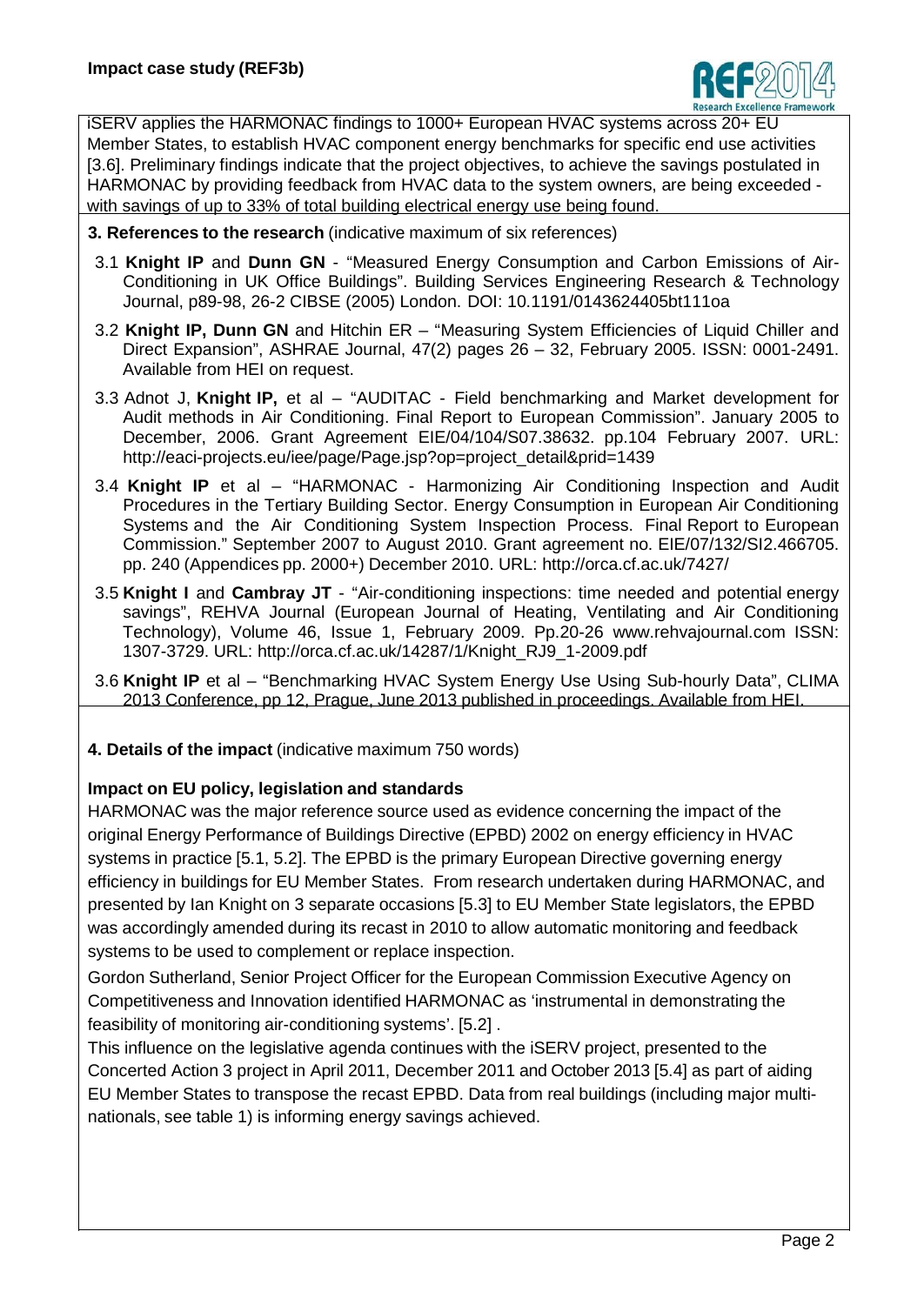

HARMONAC has also had a demonstrable impact on the current revisions to the European Committee for Standardisation (CEN) Standards in this area – EN 15239 and 15240 (on which the relevant British Standards are based):

"*… HARMONAC and iSERV and their impact on the further development of CEN Standards EN 15240 and 15239 … have created a solid basis for many developments that have been found necessary..."* – Jorma Railio (CEN member, and former CEN Convenor). [5.5].

Information for tenderers for rewriting the revised CEN standards in 2013 onwards refers explicitly to the HARMONAC work when considering the standards updates required for EN15239 and EN15240, which refer to the elements needed to be present in Inspecting Air Conditioning and Ventilation systems [5.6].

## **Practitioner impact: professional guidance to the building services industry and building designers**

The UK Building Services Professional Body (CIBSE) and REHVA (the umbrella body for the European Building Services Professional Bodies) are full partners in iSERV, and are promoting the project to their 110,000 Building Services professional members. Their participation in iSERV follows presentations on HARMONAC to REHVA and the EU Professional Bodies [5.7]. These bodies, in turn, have disseminated the findings and associated tools and guidance to date from the iSERV project to their members in Journal Papers, Workshops and Articles [5.8, 5.9]. Both CIBSE and REHVA intend to publish professional guidance documents based on the project findings but these will not appear until after the project finishes in 2014.

The UK Education Funding Agency, which provides capital funding for schools in England (£2 billion in 2012-13), including building projects, now requires all new Schools built in England using their funding to use the iSERV spreadsheet as part of the design and operation of new buildings. [5.10]

#### **Economic impact: reducing EU energy consumption**

In 2007, the 27 EU Member States used around 2,800 TWh of electricity, of which Building HVAC systems consumed 11.1%. HARMONAC [3.2] concluded that 2% of the total electrical energy use could be saved across the EU Member States from energy efficiency improvements in HVAC systems. These savings would be worth around €6Bn/annum at current costs.

iSERV provides, and demonstrates, a process to allow these savings to be achieved in practice. Initial results concerning 3 buildings from HARMONAC show that these savings may have been underestimated by up to a factor of 10, although this will not be conclusively shown until all 1000+ iSERV systems buildings have been evaluated.

The beneficiaries of HARMONAC and iSERV range from Building End Users (via reduced operating costs and improved internal conditions), Building Services Designers, Operators and Maintainers (better understanding of the operation and maintenance of AC systems in buildings), through to Professional Bodies and EU Member State Legislators.

Table1 lists the range of Multinational companies participating in iSERV as both data providers and receivers. This shows breadth of impact being achieved across Europe.

| <b>Tesco</b>  | <b>British Telecom</b>          | <b>WALDNER</b>    | Rhoss             | Lennox           |
|---------------|---------------------------------|-------------------|-------------------|------------------|
| <b>FNAC</b>   | <b>First Facility</b>           | <b>Siemens</b>    | ArCotel           | <b>McDonalds</b> |
| <b>Baxter</b> | Schneider Electric              | <b>SKANSKA</b>    | Socomec           | Vodafone         |
| Allianz       | Johnson Controls                | Media markt       | Eversheds         | Metro AG         |
| Cofely        | LG Electronics                  | Marriott          | <b>DAIKIN</b>     | Honeywell        |
| Spar          | <b>Best Western</b>             | <b>NH Hoteles</b> | Unicredit         | Carrier          |
| H&M           | Falkensteiner                   | Ibis Hotels       | <b>France Air</b> | Eurobank         |
| <b>ALDI</b>   | Relais & Chateaux               | Mercure           | <b>MITIE</b>      | Toshiba          |
| <b>IKEA</b>   | Grupo Inditex (ZARA, MANGO etc) | Swegon            | Santander         | Trane            |